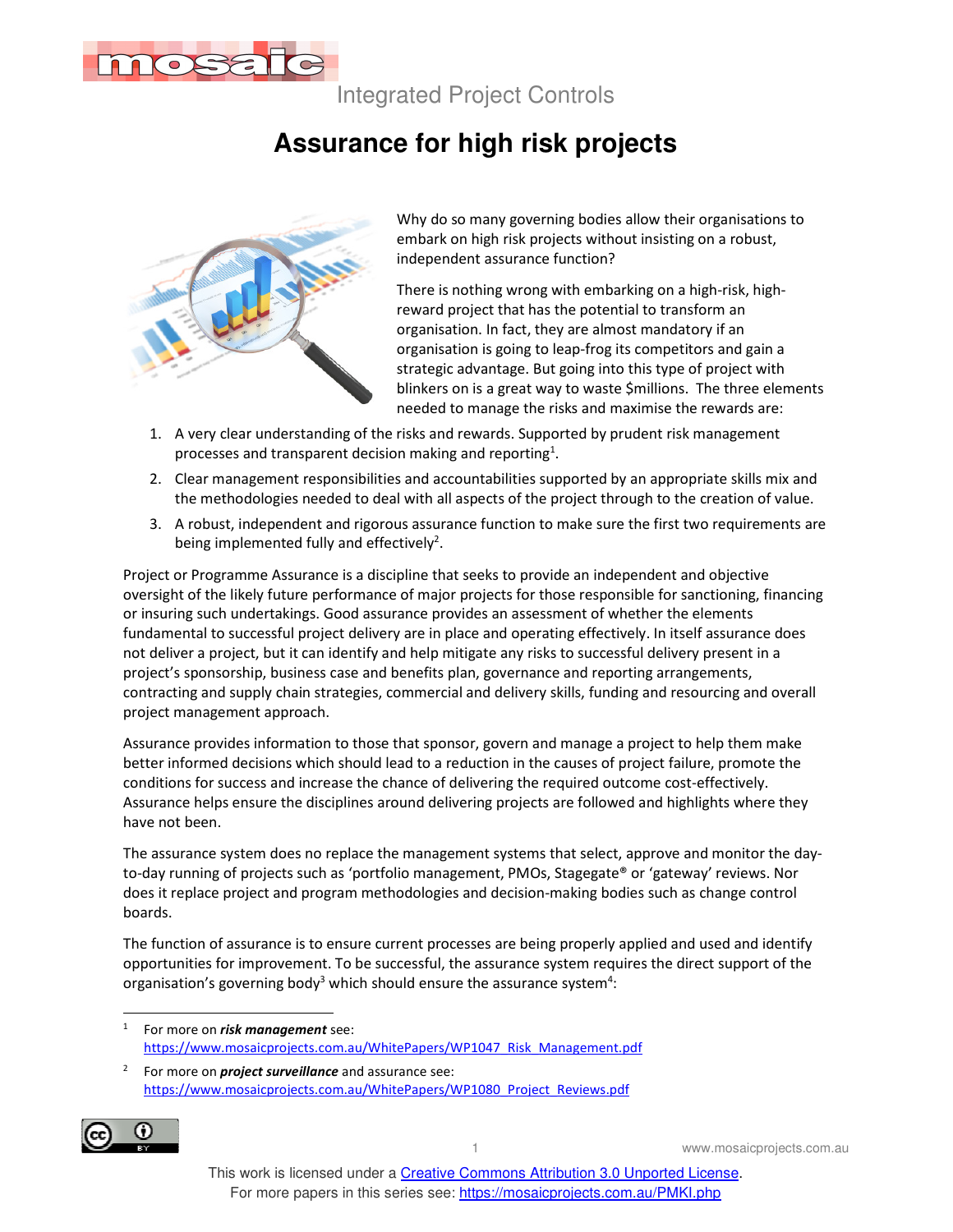

- mosa
	- has a clear mandate
	- is non-optional
	- is outcome focussed
	- is built on a high and exacting evidence base
	- triggers further interventions where necessary
	- provides the ability to plan and resource assurance activity
	- systematically propagates lessons learned<sup>5</sup>, and
	- minimises the burden placed on projects and programs.

The objective of assurance is to help identify and reduce risks to the successful delivery of project outcomes by providing information to those who sponsor, govern and manage a project to help them make better informed decisions which in turn reduces the causes of project failure, promotes the conditions for success and assists in the delivery of improved outcomes. The audit should also provide visibility of project performance, at the portfolio level.

Assurance should test that the defined control limits for each project (as agreed at approval of the business case), and for the organisation's portfolio of projects, are appropriate and highlight whether they have exceeded or are in danger of failing to achieve the required performance in:

- Time variance against milestones
- Cost variance against planned budget
- Quality degrees off the quality target
- Scope variance agreed against what will be delivered
- Risk limits on identified risks as a percentage of the overall budget
- Benefit realisation<sup>6</sup> variance against level of benefit identified as part of the business justification.

Effective assurance processes help enable management by exception and act as a trigger for interventions if projects exceed agreed control limits. The system should be outcome focussed not activity focussed; it should assure the benefits of projects, not the projects themselves. Assurance should:

- Take place at the earliest opportunity to help establish clear criteria for identifying and measuring elements in a project which are uncertain and turning them into understood areas of risk which have a value placed on them It should ensure that there is a justifiable reason to start a project and that the justification put forward in the business case is correctly documented and approved
- Inform the assessment of project status at defined control points throughout the project lifecycle. It should help test if the project remains viable, if variance against the business justification is manageable and inform the overall decision made by those responsible of whether the project should proceed

- 4 Based on the UK NAO report Assurance for high risk projects, 2010.
- 5 For more on *lessons learned* see: https://www.mosaicprojects.com.au/WhitePapers/WP1004 Lessons Learned.pdf

6 Assuring the creation of value through the realization of the intended benefits is the key aspect of effective assurance; conformance to processes, or a particular metric, is only of value if the process itself assists in the creation of value. For more on *benefits and value* see: https://www.mosaicprojects.com.au/WhitePapers/WP1023\_Benefits\_and\_Value.pdf



<sup>3</sup> For more on the role of the governing body see: https://www.mosaicprojects.com.au/WhitePapers/WP1096\_Six\_Functions\_Governance.pdf